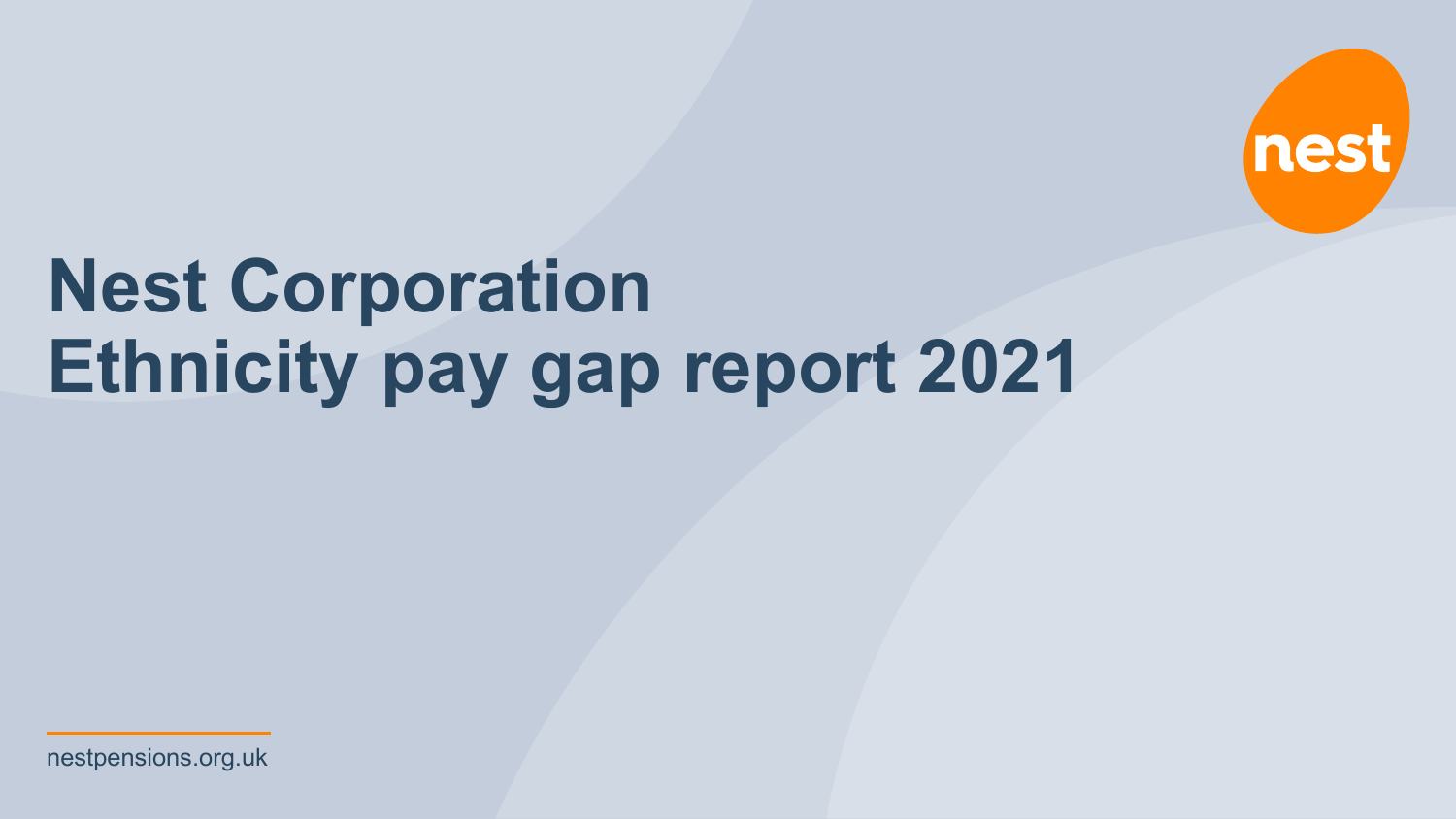### **Mean and median ethnicity pay gap**



**Mean hourly pay gap 2021**

A gap of £6.39 per hour. This gap has reduced by 2.1 percentage points since 2018, when we started reporting.

**Median hourly pay gap 2021** A gap of £3.99 per hour. This gap has reduced by 6.7 percentage points since 2018.

- Overall, both our mean and median hourly pay gaps have reduced since we started reporting in 2018.
- However, Black, Asian and ethnic minority staff on average are still paid less than their White colleagues.

27.1%

A gap of £442.61. This is 12.4 percentage points lower than the gap in 2020.

2021 is the first year since 2018 where our mean bonus gap between Black, Asian and ethnic minority employees has reduced.

In 2018 the mean bonus gap was 13.8%. This increased to 35% in 2019 and 39.5% in 2020.

### **Mean bonus Median bonus**

0%



A gap of £0. In 2020 the median bonus for White employees was £1,000 higher than that of Black, Asian and ethnic minority employees.

This is the first year where there has been no median bonus difference between white and Black, Asian and ethnic minority colleagues.

In 2018 employees of colour received a median bonus 56% higher than their white colleagues, this switched to a 63% lower median bonus in 2019, and 50% in 2020.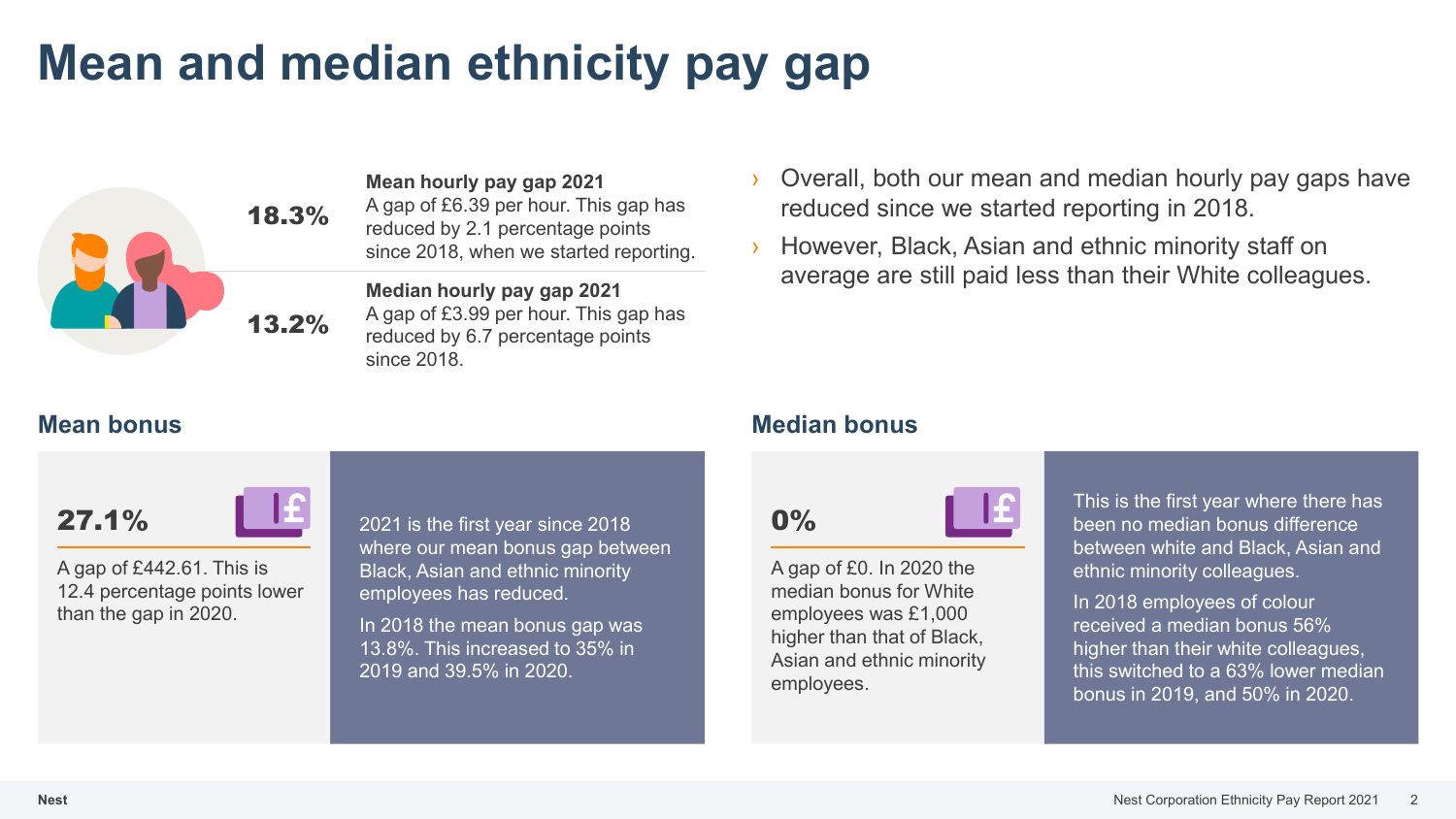### **Proportion of employees who received a bonus**

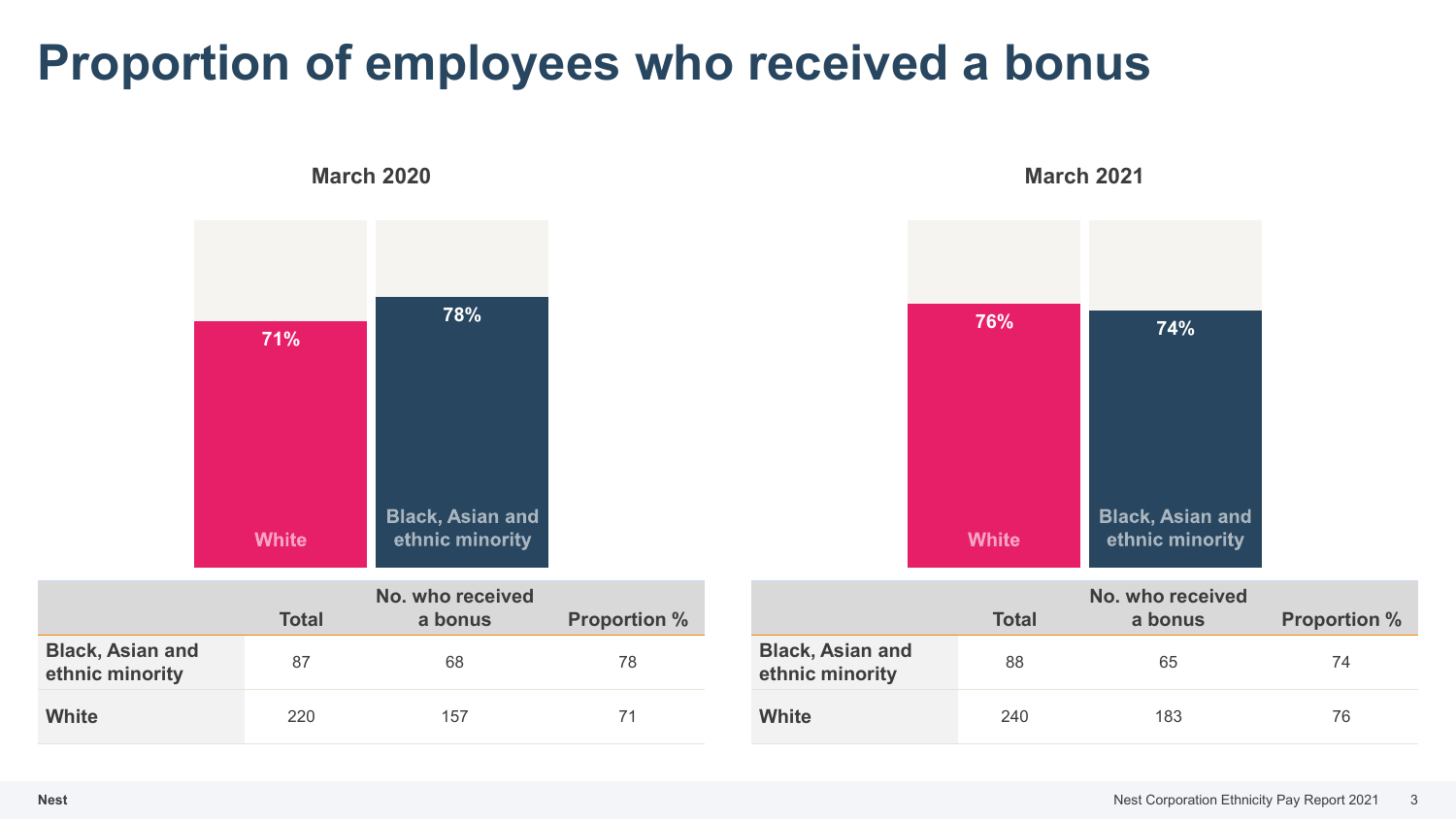### **Quartile pay representation…**

### …of Black, Asian and ethnic minority and White employees



- › **Nest overall:** Black, Asian and ethnic minority 28%, White 72%. Anyone who marked their ethnicity as 'prefer not to say' is not included in this data.
- Black, Asian and ethnic minority employees are significantly under-represented in the upper pay quartile and over-represented in the lower pay quartile.
- › **Nest overall:** Black, Asian and ethnic minority 27%, White 73%. Anyone who marked their ethnicity as 'prefer not to say' is not included in this data.
- › Black, Asian and ethnic minority employees are significantly under-represented in the upper pay quartile and over-represented in the lower pay quartile.
- › Overall, the representation of employees of colour has stayed relatively the same since 2018.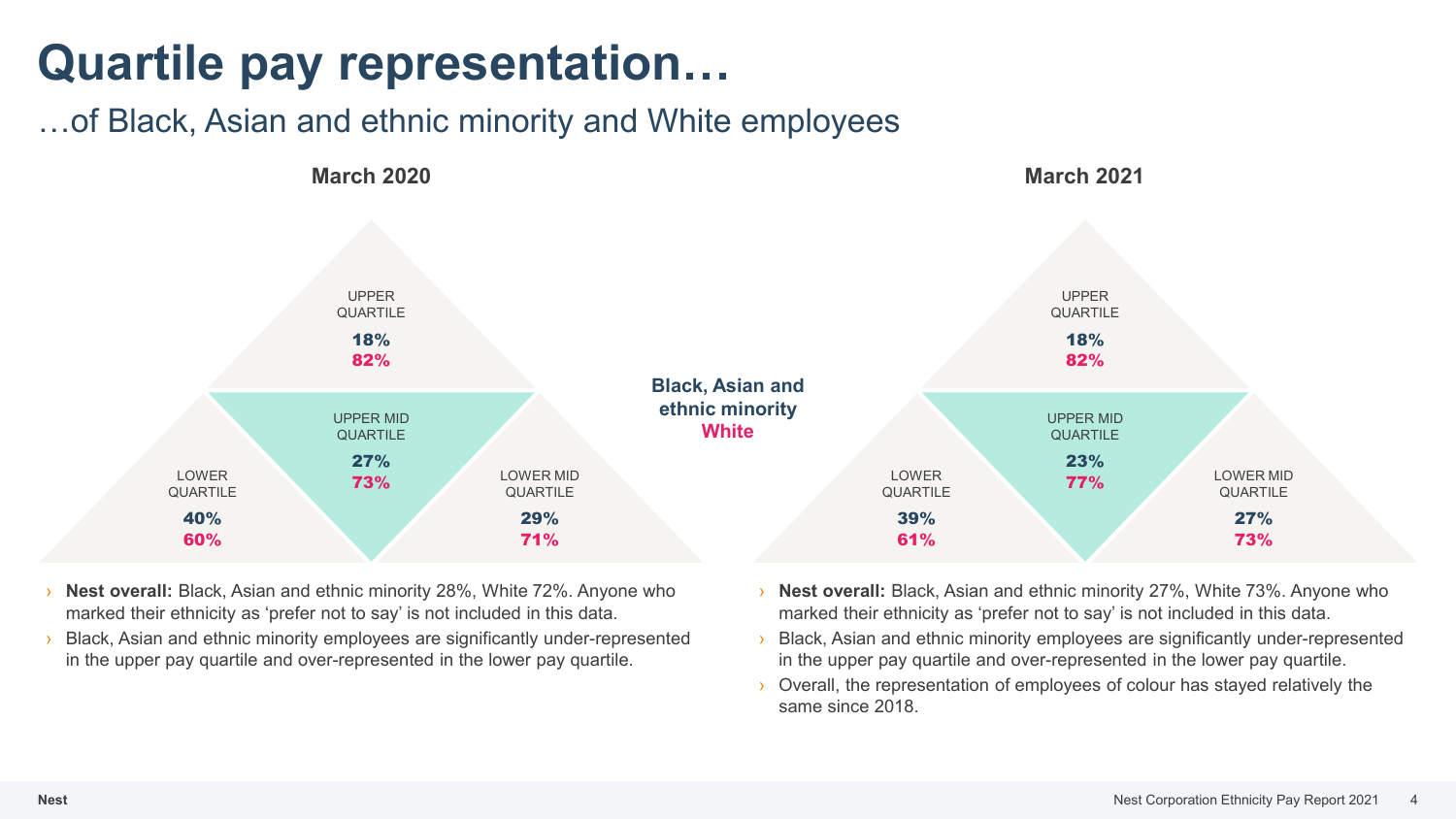## **What is Nest doing to address our ethnicity pay gap?**

#### **Understand the experiences of employees of colour**

- We've hosted Nest-wide 'Let's talk about race' sessions to understand the experiences of people of colour in the UK and the workplace.
- We've held focus groups with our employees of colour to gain in-depth understanding of their experiences at Nest. We've used this understanding to draw up a corporation race action plan.

#### **Set up a race and social diversity working group**

- We've established a race and social diversity working group championed by our CEO, Helen Dean, and Managing Director of Nest Experience, Gavin Perera-Betts.
- The working group is focused on acting as a critical friend, championing change and sharing lived experiences.
- The working group has an action plan focused on employee experience, leadership, development and social outreach.

#### **Talent analysis**

- We've undertaken an analysis of our employee talent and potential. This is an annual exercise.
- › We're using this information to build our talent management and development package we offer to employees.
- We want to nurture and develop diverse talent at Nest and recognise the important role data plays in doing this.

#### **Recruitment**

- We've launched a new applicant tracking system which anonymises CVs and mitigates against bias at the shortlist stage.
- We recognise that attracting and nurturing diverse talent is a key part of addressing our pay gap. That's why we're participating in programmes like #10000 Black Interns.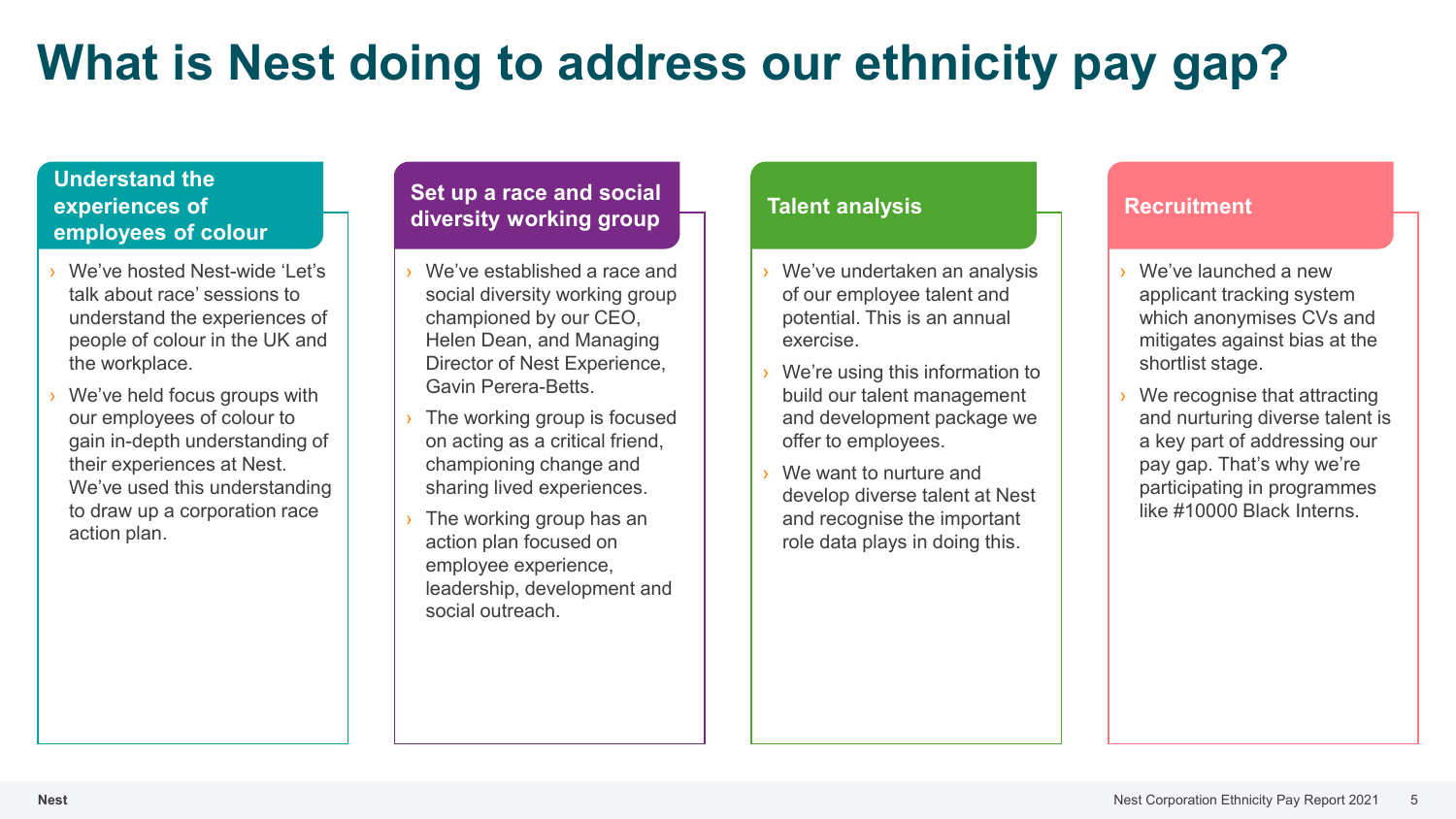

## **What next?**

- › We recognise that there's a considerable amount of work ahead of us to improve the representation of Black, Asian and ethnic minority employees at the senior level.
- › We have set ourselves a target of having at least two Black directors by 2025 and one member of the Executive Committee to be a person of colour.
- › We're acknowledging the importance of talent and development and are building a data infrastructure that will enable us to make targeted interventions.
- › We'll work with our race and social diversity working group to deliver their action plan as well as deliver our corporation -wide race action plan.
- We'll continue to work with our partners and suppliers to improve the diversity in our sector through initiatives such as the Diversity Project.